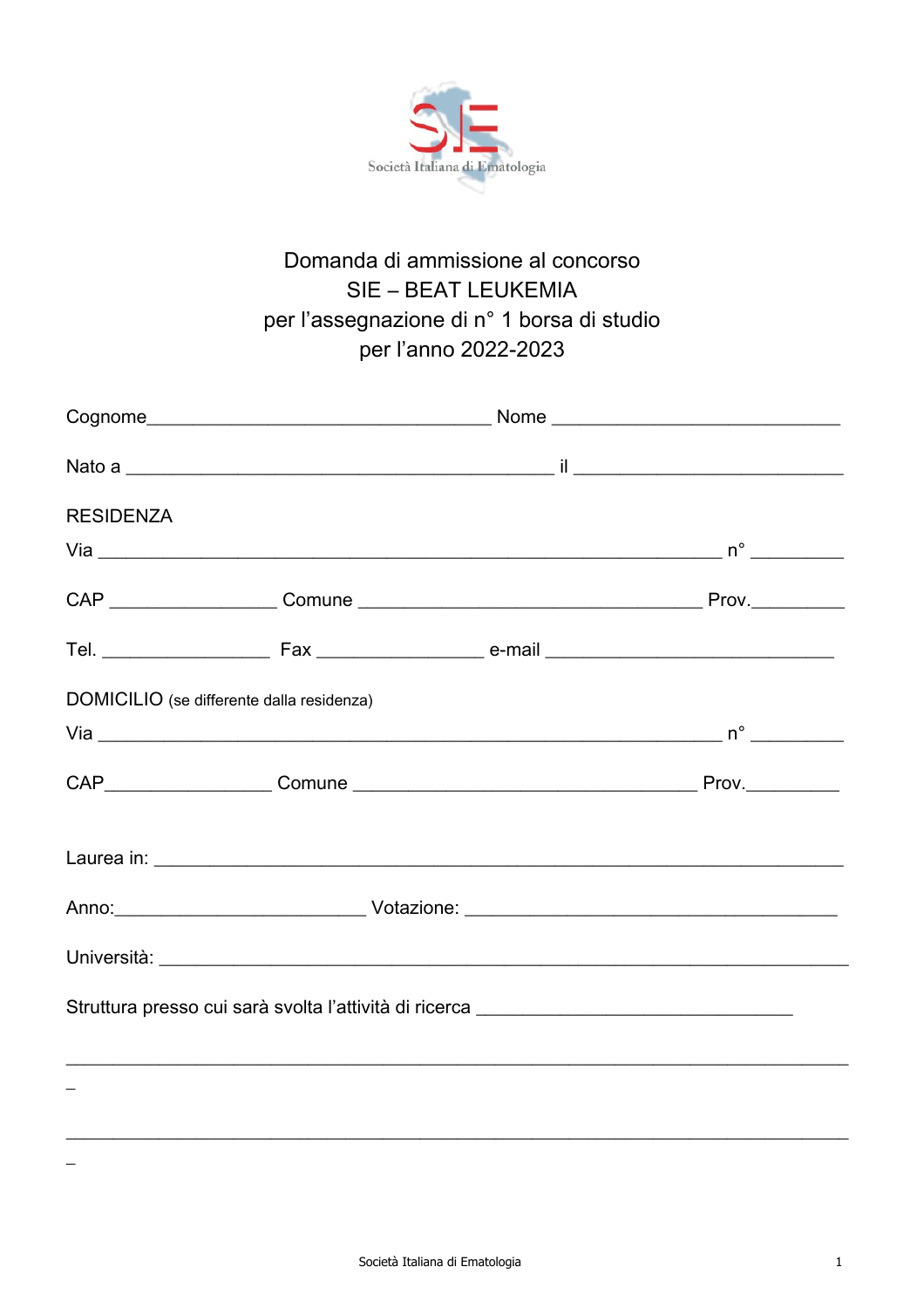

## Direttore della Struttura

Si prega di allegare la sequente documentazione:

- Fotocopia del documento di identità in corso di validità
- Certificato di laurea con votazione finale (.doc. .jpg. .pdf)
- Curriculum Vitae (.doc)
- Fino a un massimo di  $N^{\circ}$  5 pubblicazioni
- Abstract del progetto al massimo di 1 pagina con spazio 1.5 e font 12.
- Programma dettagliato dell'attività che si intende svolgere presso la struttura di ricerca italiana o estera (massimo di 6 pagine con spazio 1.5 e font 12). (.doc)
- Indicazione della struttura di ricerca presso cui l'attività di ricerca sarà svolta con la dichiarazione di disponibilità ad essere accolti rilasciata dal responsabile della struttura stessa (.jpg o .pdf firmato)
- Dichiarazione inerente la tipologia e la durata del rapporto di lavoro in atto (non saranno ammessi concorrenti assunti a tempo indeterminato presso Università. Ospedali o altri Istituti di ricerca)
- Dichiarazione relativa l'assenza o presenza di altri contributi in atto quali borse di studio, assegni di ricerca, o altro supporto economico per il periodo 1° ottobre 2022 - 30 settembre 2023
- · Dichiarazione godimento dei diritti civili e politici, assenza condanne penali, di provvedimenti di applicazione di misure di prevenzione, né di decisioni civili o di provvedimenti amministrativi iscritti nel casellario giudiziale
- Dichiarazione di essere a conoscenza di non essere sottoposti a procedimenti penali
- Altri titoli che si ritengano utili alla valutazione delle domande

II/La sottoscritto/a

- chiede di essere ammesso/a al concorso per l'assegnazione di borse di studio SIE
- dichiara di essere in possesso di tutti i requisiti previsti dal bando per la partecipazione alla borsa di studio
- dichiara di allegare alla presente tutta la documentazione richiesta per la partecipazione al concorso
- si impegna, in caso di vincita di borsa di studio, a fornire a SIE nei termini e nei tempi previsti la documentazione richiesta per il monitoraggio delle attività di ricerca, e a citare la Società Italiana di Ematologia e Amici di Beat